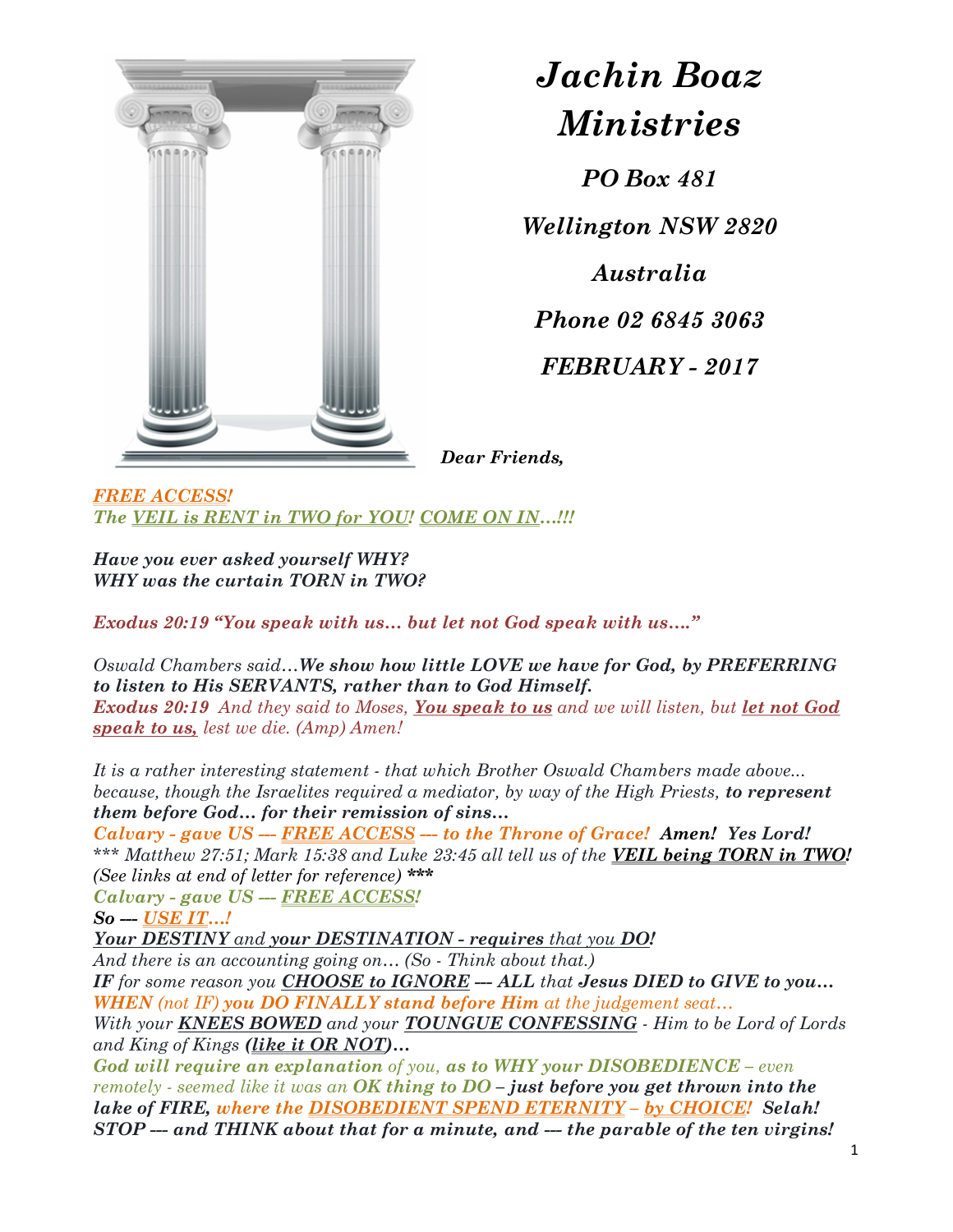OBEDIENCE was welcomed IN … and … DISOBEDIENCE was locked OUT! Remember?

## HOWEVER… should you CHOSE to make Christ the LORD of YOUR LIFE --- KNOW THIS…

The VEIL was rent in TWO, for you --- THAT DAY at Calvary --- and FREE ACCESS to the Throne of God was made available to YOU (us) **THAT DAY...** and <u>every day since</u>.<br>Hallelujah!

**GREAT CHOICE!!!** 

You will CELEBRATE your decision for ETERNITY in Heaven! Awesome news! I'll see you at the Supper Table! Hallelujah!

The Israelites would **DIE** if they ENTERED IN behind the VEIL, where it was ONLY permissible for the High Priest to go, but  $\overline{ONCE}$  a year! BUT today --- "WE" WILL DIE --- IF WE DON'T ENTER IN --- EVERY DAY ---OURSELF!

Selah! (Another PAUSE and PONDER moment). That's shoutin' time - about there!!! **DON'T FRUSTRATE the Grace of God, by RELYING** on someone **ELSE**, to consult with God, on your behalf; and finger-feed you --- from the Scriptures!

That spits in the face of God.

That is the absolute epitome of DISOBEDIENCE and UNBELIEF! DO NOT make Calvary --- of NO avail!

DO NOT make a mockery of God's REDEMPTION plan for man!

He did it for YOU... NOT …an elect FEW!

That ALL may COME to Him! Remember? Amen.

He took the place of the lamb that was slain, for the remission of sins, by the High Priest.

He BECAME our SACRIFICIAL LAMB; and NOW --- the ONLY WAY to God, is VIA Jesus; our LAMB that was SLAIN, in our place – for US!

That is the very REASON we can put on our ROBES of RIGHTEOUSNESS every morning, and COME BOLDLY to the Throne of Grace, to RECEIVE from Him, our FRESH DAILY MANNA.

Proverbs 27:17 says... Just as iron sharpens iron; friends sharpen the minds of each other. (CEV)

To enjoy a verbal discourse with others about spiritual matters is  $\alpha$  VERY healthy thing. That is **KNOWN** as **FELLOWSHIP!** (Proverbs 27:17) **Enjoy it.** 

But do NOT replace FELLOWSHIP - with DEPENDENCY, or co-dependency, on ANOTHER human being, to DELIVER to you, YOUR fresh manna (spiritual food) every day, from God Himself.

You GO GET your OWN FOOD! And HURRY --- before the BUFFET is CLOSED!!!

He sent His Son, followed by His Holy Spirit - so that you could become "a" son of God, with the SAME rights, and privileges of sonship... just as Jesus enjoys every day... from the hands and the heart of the same Heavenly Father. (Romans 8:17) Romans 8:17 And if we are [His] children, then we are [His] heirs also: heirs of God and fellow heirs with Christ [sharing His inheritance with Him]; only we must share His suffering if we are to share His glory. (Amp) Amen! SO - COME RIGHT ON IN... And sup with Him - YOURSELF!!!

The ONLY prerequisite - is **OBEDIENCE** via REPENTANCE; by FAITH!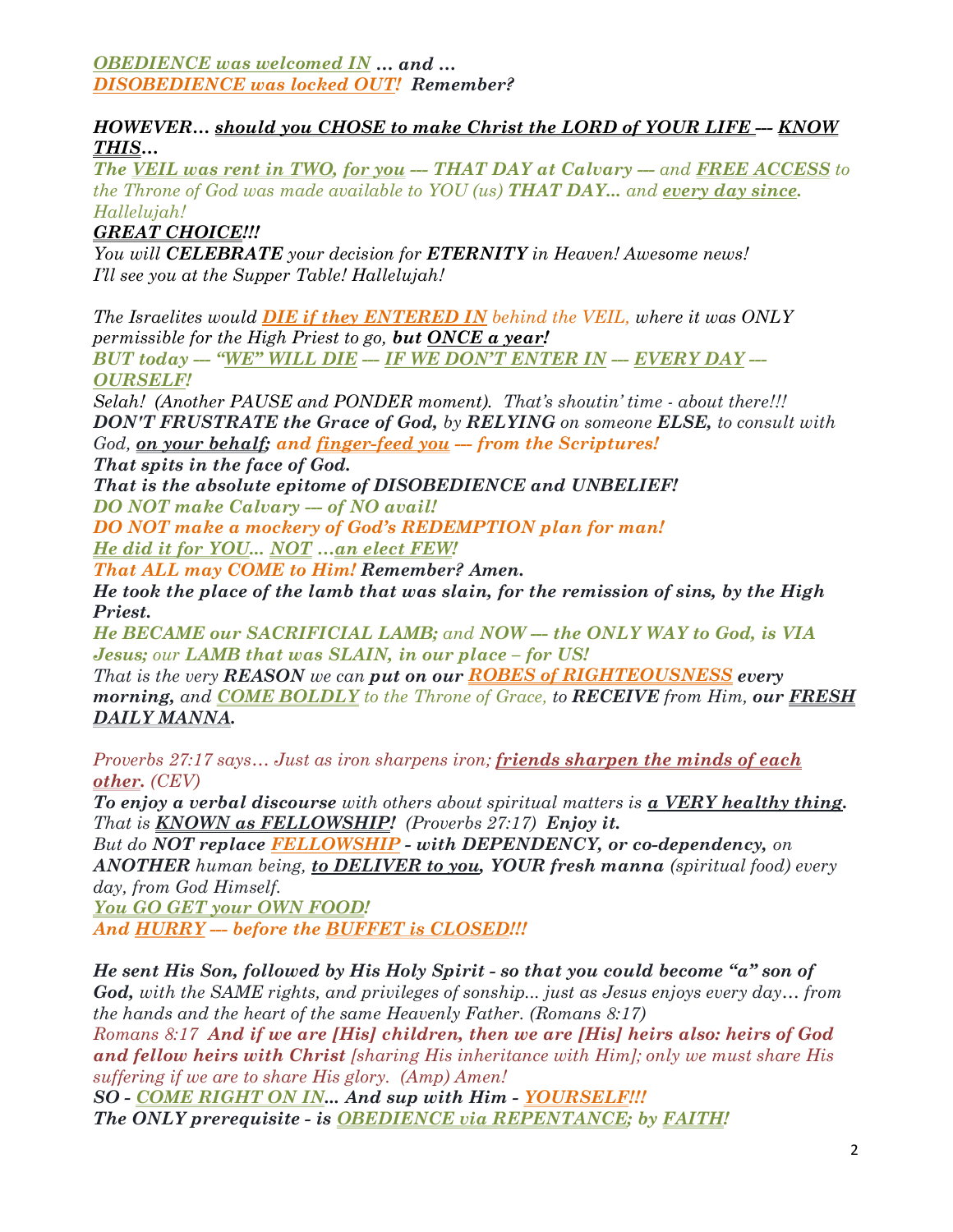The ONLY sacrifice acceptable to God... is our BROKEN spirit; a BROKEN and a CONTRITE heart… humbly sorry and ashamed of our wilful sin; with a CHOICE - to TURN AWAY from ALL sin, and turn TO God, in OBEDIENCE, to whatever it is - He asks of us.

That --- is TRUE REPENTANCE!

To SEEK and RECEIVE His FORGIVENESS, by FAITH… with the EVIDENCE of OBEDIENCE!

To GO --- and sin NO more! In other words, put some VERBS in your sentences... and  $DO$ what He has said. (VERBS are DOING words... so that means God requires ACTION, which equals the **EVIDENCE**, of **OBEDIENCE**.)

FAITH without works is DEAD, the scripture says... so...

This becomes the EVIDENCE of your FAITH at WORK. Hallelujah! Amen!

**Psalms 51:17** My sacrifice **[the sacrifice acceptable]** to God is a broken spirit; a broken and a contrite heart [broken down with sorrow for sin and humbly and thoroughly penitent], such, O God, You will not despise. (Amp) Amen!

How do we ACHIEVE this  $RESULT -$ - with the ASSURANCE of our sins forgiven, (see further down at Romans 8:11); EXCHANGED for His robes of RIGHTEOUSNESS?

2Co 5:21 For our sake He made Christ [virtually] to be  $sin$  Who knew no sin, so that in and **through Him we might become** [endued with, viewed as being in, and examples of] the righteousness of God [what we ought to be, approved and acceptable and in right relationship with Him, by His goodness].

By our **BELIEVING FAITH** --- the defining factor in our **INTIMATE** communication; that

**DIALOGUE** which takes place between US and the Holy Spirit; our guide into  $ALL$ TRUTH!

John 4:24 God is a Spirit (a spiritual Being) and those who worship Him must worship Him in spirit and in truth (reality). (Amp) Amen!

These are the **PREREQUISITES** listed in the scripture for our **Redemption!** WORSHIP is a MUST! But is can ONLY be DONE in spirit and in TRUTH! And – as a VITAL NECESSITY (Jer 29:13)... SO... IS He your VITAL necessity? Do you INQUIRE of Him… REQUIRE Him; and… SEARCH for Him, with ALL of your heart? (Jer 29:13) Because, He says... IF YOU DO -- you WILL FIND Him! (Jer 29:14) Jer 29:12 Then you will call upon Me, and you will come and pray to Me, and I will hear and heed you.

Jer 29:13 Then you will seek Me, inquire for, and require Me  $[as a vital necessity]$  and find Me when you search for Me with all your heart. [Deut. 4:29-30.] Jer 29:14 **I will be found by you,** says the Lord...  $(Amp)$  Amen!

This **ASSURANCE** can ONLY be yours when you get completely and INTIMATELY acquainted with the Holy Spirit, in a relationship SO INTIMATE; with UNITY and ONENESS; where you share a LOVE of supernatural, passionate proportions. You have to **LOVE Him so much,** that it would **BREAK your heart, to BREAK His!** Selah!

If you have ever shared a **LOVING** human relationship, this will NOT be difficult for you to understand.

And IF NOT – Jesus stands by to OFFER you, that opportunity --- to share that VERY INTIMATE relationship with Him… a relationship which supercedes ALL other relationships!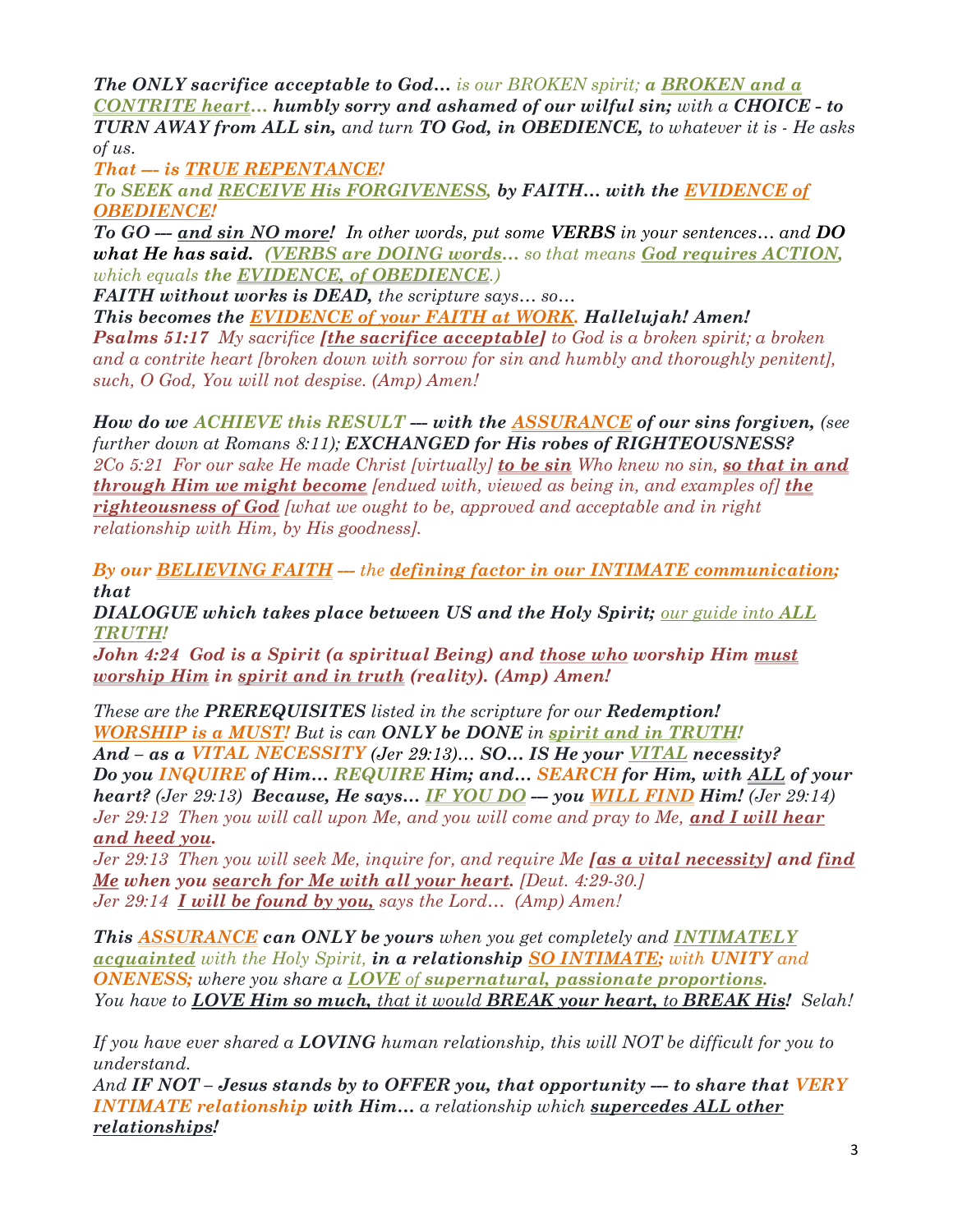You have to LONG for that relationship!

There has to be that YEARNING in your spirit for **MORE of Him;** and that will **come at a** COST. The COST of SELF!

Romans 8:8 So then those who are *living the life of the flesh* [catering to the appetites and impulses of their carnal nature] cannot please or satisfy God, or be acceptable to Him. (Amp) Amen!

 $Yep - when you get to the **END of you** (yourself) -- you will find the **BEGINNING of** (your$ relationship with) **God.** 

HOW do we DO that?

I call it "crucifying the flesh, DAILY, and --- cultivating the spirit, DAILY"... and if you read on through this beautiful chapter of Romans 8... you will find the **ASSURANCE** --- I was telling you about.

To KNOW that you KNOW!!! That's what ASSURANCE IS! KNOWING that you KNOW!

Rom 8:16 The Spirit Himself [thus] testifies together with our own spirit, [assuring us] that we are children of God. (Amp) Amen!

When you decide that you are going to be **THAT serious** about your **ETERNAL DESTINY** and your final **DESTINATION...** you will have made a decision to put away from you  $ALL$ **SIN** -- mostly in the form of **PRIDE**, and **IDOLATRY**. And herein lies your greatest challenge.

That of PRIDE and IDOLATRY!

 $1\text{Cor } 10:14$  Therefore, my dearly beloved, shun (keep clear away from, avoid by flight if need be) any sort of idolatry (of loving or venerating anything more than God). (Amp) Amen!

The apostle Paul describes the origin of **IDOLATRY** in Romans 1:21-32... like this... **men** forsook God, and sank into ignorance and moral corruption!

Rom 1:21 Because when they **KNEW and RECOGNIZED Him as God,** they **DID NOT** honour and glorify Him as God **OR** give Him thanks. **BUT INSTEAD** they became futile and GODLESS in their THINKING [with vain imaginings, foolish reasoning, and stupid speculations] and their **SENSELESS MINDS** were darkened. Rom 1:22 Claiming to be wise, they became **FOOLS** [professing to be smart, they made

simpletons of themselves]...

Rom 1:25 **Because they exchanged** the **TRUTH** of God for a LIE and worshiped and served the **CREATURE** rather than the **CREATOR**, Who is blessed forever! Amen (so be it). [Jer. 2:11.] …

Rom 1:28 And so, since they DID NOT see fit to ACKNOWLEDGE God or approve of Him or consider Him WORTH the KNOWING, God GAVE THEM OVER to a base and condemned MIND to do things NOT proper or decent but loathsome,

Rom 1:29 **UNTIL they were FILLED** (permeated and saturated) with every kind of unrighteousness, iniquity, grasping and covetous greed, and malice. **[They were]** full of envy and jealousy, murder, strife, deceit and treachery, ill will and cruel ways. **[They were]** secret backbiters and gossipers,

Rom 1:30 Slanderers, hateful to and hating God, full of insolence, arrogance, [and] boasting; inventors of new forms of evil, **disobedient and undutiful to parents.**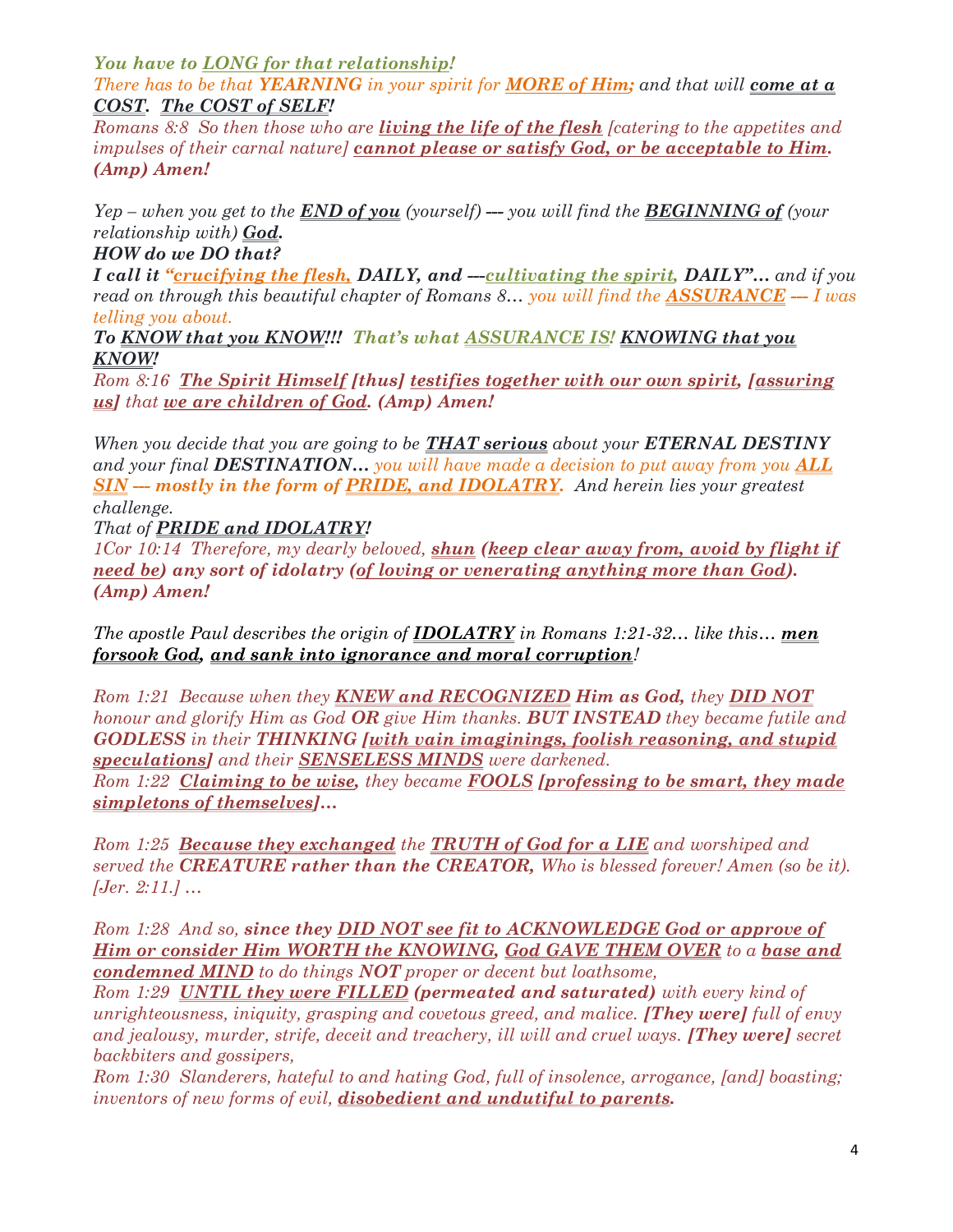Rom 1:31 **[They were]** without understanding, conscienceless and faithless, heartless and loveless [and] merciless.

Rom 1:32 Though THEY ARE FULLY AWARE of God's righteous decree that those who DO such things deserve to die, they NOT ONLY DO THEM themselves but APPROVE and APPLAUD OTHERS who practice them.

I want you to take **particular NOTICE of the FACT that men KNEW and RECOGNIZED** the TRUTH --- but INSTEAD --- CHOSE IDOLATRY (because of their PRIDEFUL spirits) --- and spat in the face of God, with devastating consequences.

IF you are familiar with Biblical history, you will recognise that - which has  $\mathbf{ALREADY}$  -COME to PASS… This has already been fulfilled, exactly as God said it would happen, for ALL of the REASONS, God laid out for man to understand, back then.

Fast forward 2000 years, and we have ALL of these same WARNINGS laid out - VERY PLAIN and VERY CLEAR - for us again today...

INSTRUCTIONS to REPENT --- to GET RIGHT with our God; our CREATOR, before it is TOO LATE... and; BEFORE we find out --- that our CHOSING IDOLATRY (our **LOVE** of the people, and places, and things, of the 'here and now'), has consumed us, and the **DOOR** to the Wedding Feast is **CLOSED**, and we find ourselves **LOCKED OUT.** WOW! What a  $SAD$  day that will be!

And we do NOT have long to WAIT, to see the FINAL curtain call, and the Lord appearing in the clouds to CALL us HOME!

The LONG awaited RAPTURE of the Church – US - The Bride of Christ, will SOON take place! Amen! Maranatha! The Spirit and the Bride say "COME" Lord Jesus!

Do you BELIEVE it is TIME for you to get serious with  $God - BEFORE$  it is  $TOO LATE$ ? Do you SEE and HEAR the CALL to OBEDIENCE, via REPENTANCE, with EVIDENCE and ASSURANCE?

Do you SEE the REASON behind the RENTING of the VEIL in TWO --- for YOU? Do you BELIEVE that Jesus LOVES YOU SO MUCH --- that He did ALL of that --- just for YOU?

It's TIME - dear child of God.

## It's TIME!

It's TIME to YEARN for Him, as your VITAL NECESSITY… and when you DO – Whoohoo!

Heavenly Party Time - when one of His children FINALLY COME HOME in serious REPENTANCE!

That's when the **Angels REJOICE** around the Throne of Grace! Hallelujah! That's when you ENTER into His PEACE!

That's when you ENTER into the Holy of Holies YOURSELF --- every  $day -$  for FRESH and FREE daily manna!

That's shoutin' TIME, about there! Amen!

Remember this verse…

1John 2:27 <u>But as for you, the anointing (the sacred appointment, the unction)</u> which you received from Him abides [permanently] in you; [so] then you have NO NEED that ANYONE should INSTRUCT YOU. But just as His ANOINTING TEACHES

YOU concerning everything and is TRUE and is NO falsehood, so you must abide in (live in, never depart from)  $\underline{Him}$  [being rooted in Him, knit to Him], just as [His anointing] has  $taught you$  [to do]. (Amp) Amen!</u>